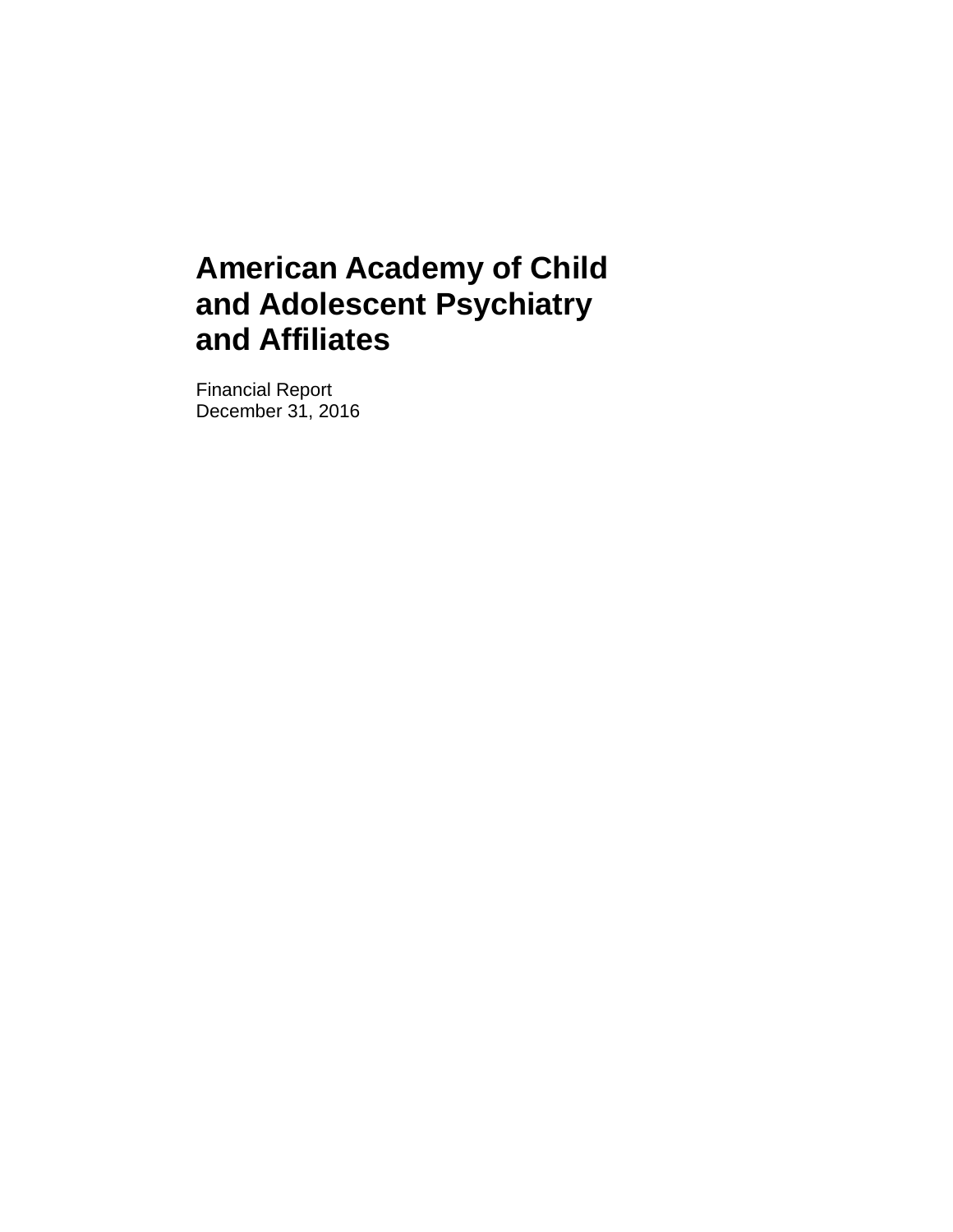## **Contents**

| Independent auditor's report         | $1-2$          |
|--------------------------------------|----------------|
| <b>Financial statements</b>          |                |
| Consolidated balance sheet           | 3              |
| Consolidated statement of activities | $\overline{4}$ |
| Consolidated statement of cash flows | 5              |
| Notes to financial statements        | $6 - 15$       |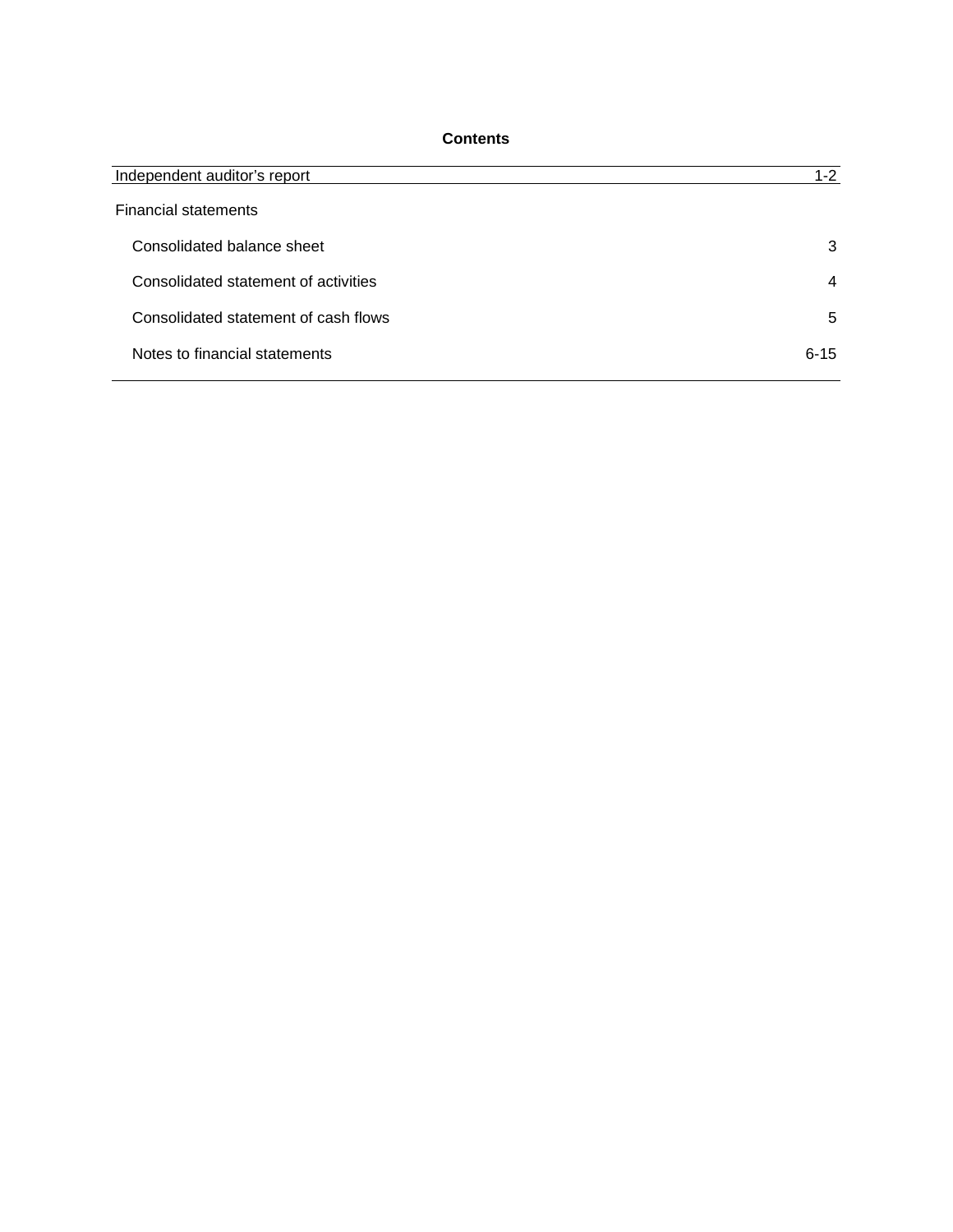

**RSM US LLP** 

#### **Independent Auditor's Report**

To the Council American Academy of Child and Adolescent Psychiatry

#### **Report on the Financial Statements**

We have audited the accompanying consolidated financial statements of American Academy of Child and Adolescent Psychiatry and Affiliates (the Academy), which comprise the consolidated balance sheet as of December 31, 2016, the related consolidated statements of activities and cash flows for the year then ended, and the related notes to the consolidated financial statements (collectively, financial statements).

#### **Management's Responsibility for the Financial Statements**

Management is responsible for the preparation and fair presentation of these financial statements in accordance with accounting principles generally accepted in the United States of America; this includes the design, implementation and maintenance of internal control relevant to the preparation and fair presentation of financial statements that are free from material misstatement, whether due to fraud or error.

#### **Auditor's Responsibility**

Our responsibility is to express an opinion on these financial statements based on our audit. We conducted our audit in accordance with auditing standards generally accepted in the United States of America. Those standards require that we plan and perform the audit to obtain reasonable assurance about whether the financial statements are free from material misstatement.

An audit involves performing procedures to obtain audit evidence about the amounts and disclosures in the financial statements. The procedures selected depend on the auditor's judgment, including the assessment of the risks of material misstatement of the financial statements, whether due to fraud or error. In making those risk assessments, the auditor considers internal control relevant to the entity's preparation and fair presentation of the financial statements in order to design audit procedures that are appropriate in the circumstances, but not for the purpose of expressing an opinion on the effectiveness of the entity's internal control. Accordingly, we express no such opinion. An audit also includes evaluating the appropriateness of accounting policies used and the reasonableness of significant accounting estimates made by management, as well as evaluating the overall presentation of the financial statements.

We believe that the audit evidence we have obtained is sufficient and appropriate to provide a basis for our audit opinion.

THE POWER OF BEING UNDERSTOOD AUDIT | TAX | CONSULTING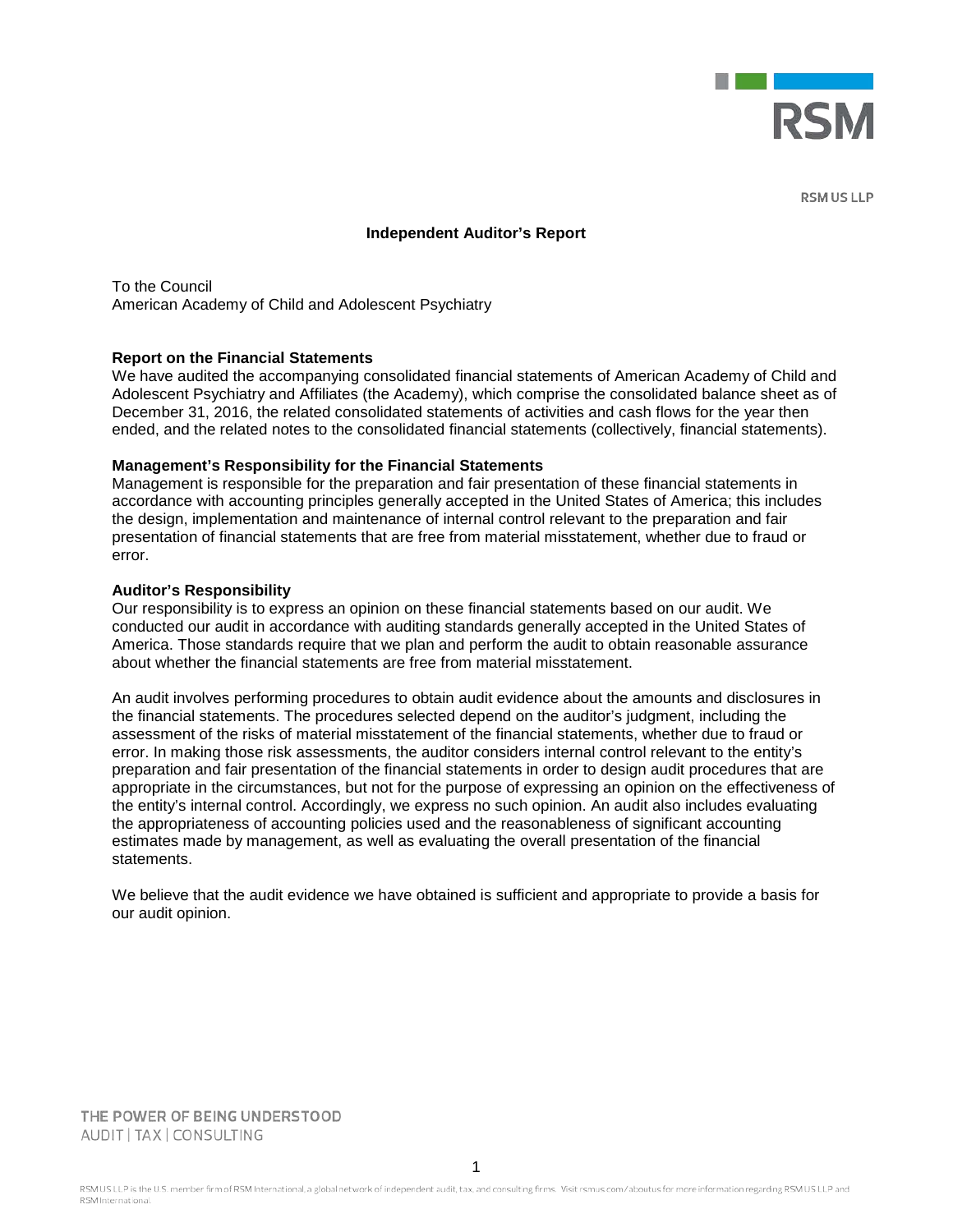#### **Opinion**

In our opinion, the financial statements referred to above present fairly, in all material respects, the financial position of American Academy of Child and Adolescent Psychiatry and Affiliates as of December 31, 2016, and the changes in their net assets and their cash flows for the year then ended in accordance with accounting principles generally accepted in the United States of America.

#### **Report on Summarized Comparative Information**

We have previously audited the Academy's 2015 financial statements, and we expressed an unmodified audit opinion on those audited financial statements in our report dated June 27, 2016. In our opinion, the summarized comparative information presented herein as of and for the year ended December 31, 2015, is consistent, in all material respects, with the audited financial statements from which it has been derived.

RSM US LLP

Washington, D.C. August 22, 2017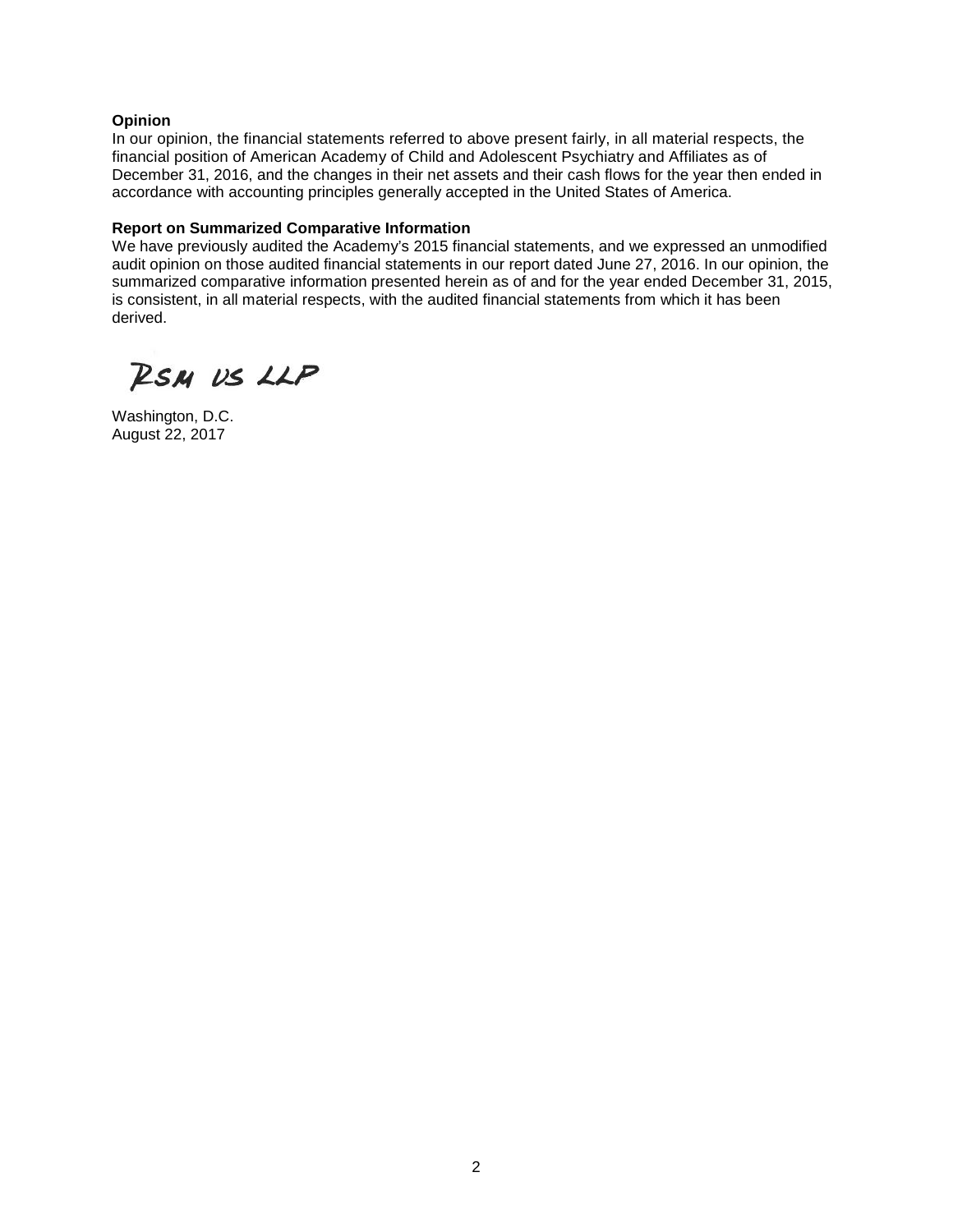## **Consolidated Balance Sheet December 31, 2016 (With Comparative Totals for 2015)**

|                                               |      | 2016       | 2015             |
|-----------------------------------------------|------|------------|------------------|
| <b>Assets</b>                                 |      |            |                  |
|                                               |      |            |                  |
| Cash                                          | \$   | 2,814,366  | \$<br>2,639,602  |
| Investments                                   |      | 12,000,746 | 10,188,008       |
| Receivables, net                              |      | 571,310    | 255,231          |
| Prepaid expenses                              |      | 110,263    | 157,693          |
| Inventory                                     |      | 21,121     | 20,359           |
| Property and equipment, net                   |      | 1,580,171  | 1,456,526        |
| <b>Total assets</b>                           | - \$ | 17,097,977 | \$<br>14,717,419 |
| <b>Liabilities and Net Assets</b>             |      |            |                  |
| Liabilities:                                  |      |            |                  |
| Accounts payable and accrued expenses         | \$   | 1,440,862  | \$<br>880,176    |
| Deferred revenue                              |      | 1,643,430  | 1,672,262        |
| Regional council dues payable                 |      | 240,429    | 214,498          |
| <b>Total liabilities</b>                      |      | 3,324,721  | 2,766,936        |
| Commitments and contingencies (Notes 5 and 6) |      |            |                  |
| Net assets:                                   |      |            |                  |
| Unrestricted:                                 |      |            |                  |
| Undesignated                                  |      | 9,761,237  | 8,028,762        |
| Board-designated                              |      | 806,929    | 805,315          |
|                                               |      | 10,568,166 | 8,834,077        |
| <b>Temporarily restricted</b>                 |      | 971,570    | 1,033,136        |
| Permanently restricted                        |      | 2,233,520  | 2,083,270        |
|                                               |      | 13,773,256 | 11,950,483       |
| <b>Total liabilities and net assets</b>       |      | 17,097,977 | \$<br>14,717,419 |

See notes to consolidated financial statements.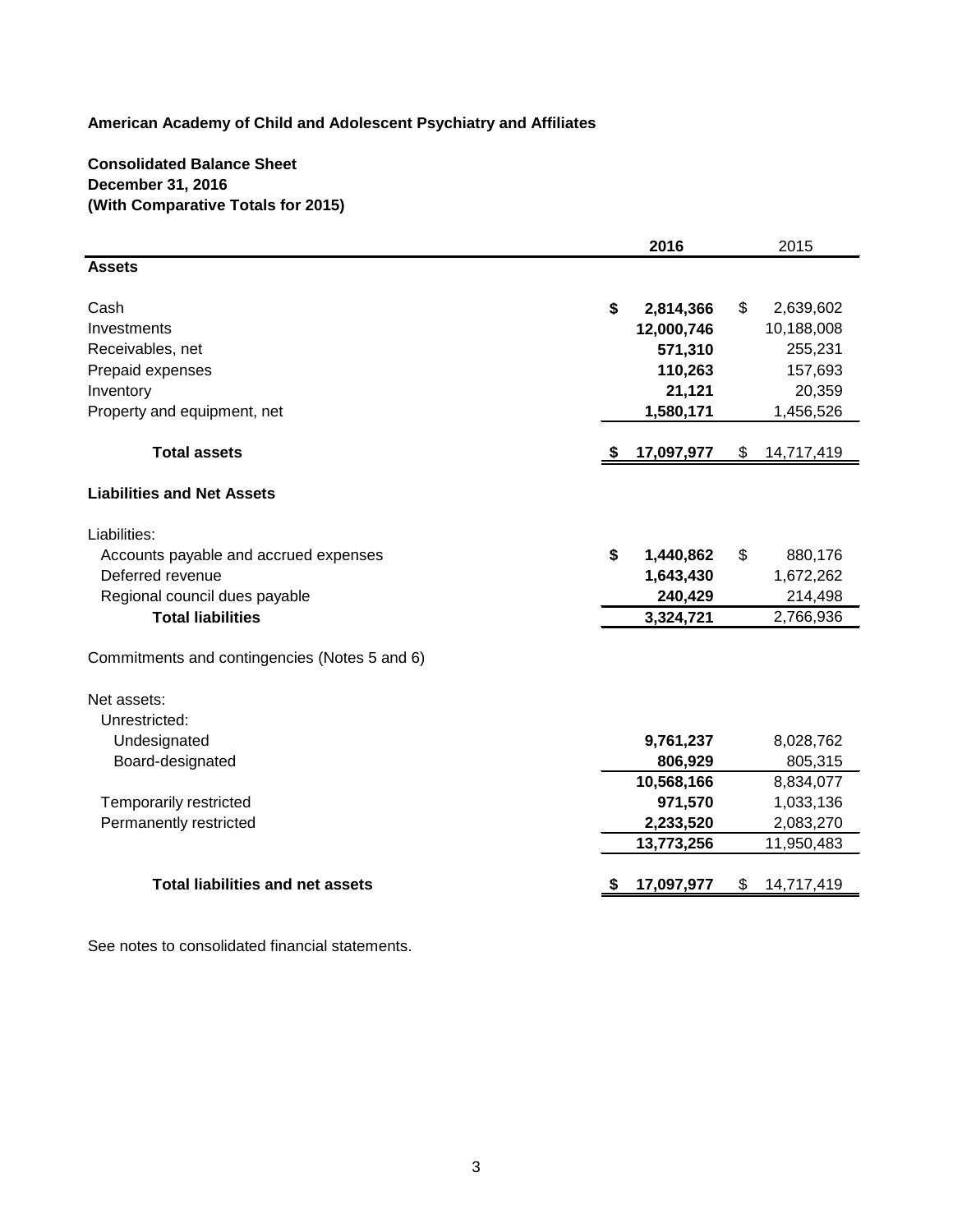#### **Consolidated Statement of Activities Year Ended December 31, 2016 (With Comparative Totals for 2015)**

|                                               | 2016                |                    |                   |                 |                          |
|-----------------------------------------------|---------------------|--------------------|-------------------|-----------------|--------------------------|
|                                               |                     | <b>Temporarily</b> | Permanently       |                 |                          |
|                                               | <b>Unrestricted</b> | <b>Restricted</b>  | <b>Restricted</b> | <b>Total</b>    | 2015                     |
| Revenue and support:                          |                     |                    |                   |                 |                          |
| Annual meeting and institutes                 | \$<br>2,993,729     | \$                 | \$                | \$<br>2,993,729 | \$<br>2,267,567          |
| Membership dues and fees                      | 2,957,127           |                    |                   | 2,957,127       | 2,962,658                |
| Grants and contributions                      | 1,308,685           | 287,703            | 100,250           | 1,696,638       | 1,434,558                |
| Journal and royalties                         | 1,419,870           |                    |                   | 1,419,870       | 1,435,985                |
| Investment gain (loss), net                   | 726,903             | 235,000            | $\blacksquare$    | 961,903         | (292, 747)               |
| Publications                                  | 298,395             |                    |                   | 298,395         | 268,690                  |
| Member benefit royalties                      | 176,138             |                    |                   | 176,138         | 180,330                  |
| Training                                      | 80,329              |                    |                   | 80,329          | 32,114                   |
| Advertising                                   | 59,893              |                    |                   | 59,893          | 39,780                   |
| Building - rental income                      | 10,400              |                    |                   | 10,400          | 30,360                   |
| Other income                                  | 8,063               |                    |                   | 8,063           | 4,796                    |
| Net assets released from restrictions         | 534,269             | (534, 269)         |                   |                 |                          |
| Total revenue and support                     | 10,573,801          | (11, 566)          | 100,250           | 10,662,485      | 8,364,091                |
|                                               |                     |                    |                   |                 |                          |
| Expenses:                                     |                     |                    |                   |                 |                          |
| Program services:                             |                     |                    |                   |                 |                          |
| Annual meeting and institutes                 | 2,146,589           |                    |                   | 2,146,589       | 1,602,262                |
| Components                                    | 926,155             |                    |                   | 926,155         | 938,677                  |
| Journal                                       | 820,902             |                    |                   | 820,902         | 765,999                  |
| Government affairs                            | 755,295             |                    |                   | 755,295         | 775,953                  |
| Grants                                        | 718,974             |                    |                   | 718,974         | 539,939                  |
| Special funds                                 | 554,426             |                    |                   | 554,426         | 774,467                  |
| Membership                                    | 500,930             |                    |                   | 500,930         | 372,259                  |
| Research initiatives                          | 394,720             |                    |                   | 394,720         | 261,690                  |
| Clinical practice                             | 379,753             |                    |                   | 379,753         | 329,760                  |
| Communications                                | 200,158             |                    |                   | 200,158         | 168,887                  |
| <b>AACAP News</b>                             | 138,325             |                    |                   | 138,325         | 153,225                  |
| <b>Presidential initiatives</b>               | 26,297              |                    |                   | 26,297          | 7,802                    |
| <b>Publications</b>                           | 14,986              |                    |                   | 14,986          | 13,948                   |
| <b>Total program services</b>                 | 7,577,510           | $\blacksquare$     | $\blacksquare$    | 7,577,510       | 6,704,868                |
| Supporting services:                          |                     |                    |                   |                 |                          |
| Central office                                | 956,725             |                    |                   | 956,725         | 873,212                  |
| Fundraising                                   | 288,514             |                    |                   | 288,514         | 352,123                  |
| <b>Building operations</b>                    | 16,963              | $\blacksquare$     | $\blacksquare$    | 16,963          | 30,360                   |
| <b>Total supporting services</b>              | 1,262,202           | $\blacksquare$     | $\blacksquare$    | 1,262,202       | 1,255,695                |
|                                               |                     |                    |                   |                 |                          |
| <b>Total expenses</b>                         | 8,839,712           |                    |                   | 8,839,712       | 7,960,563                |
| Change in net assets before                   |                     |                    |                   |                 |                          |
|                                               | 1,734,089           | (11, 566)          | 100,250           | 1,822,773       | 403,528                  |
| other changes                                 |                     |                    |                   |                 |                          |
| Transfer to permanently restricted net assets |                     | (50,000)           | 50,000            |                 | $\overline{\phantom{a}}$ |
| Change in net assets                          | 1,734,089           | (61, 566)          | 150,250           | 1,822,773       | 403,528                  |
| Net assets:                                   |                     |                    |                   |                 |                          |
|                                               |                     |                    |                   |                 | 11,546,955               |
| Beginning                                     | 8,834,077           | 1,033,136          | 2,083,270         | 11,950,483      |                          |
| Ending                                        | \$10,568,166        | 971,570<br>S.      | 2,233,520<br>s.   | 13,773,256      | 11,950,483<br>S.         |

See notes to consolidated financial statements.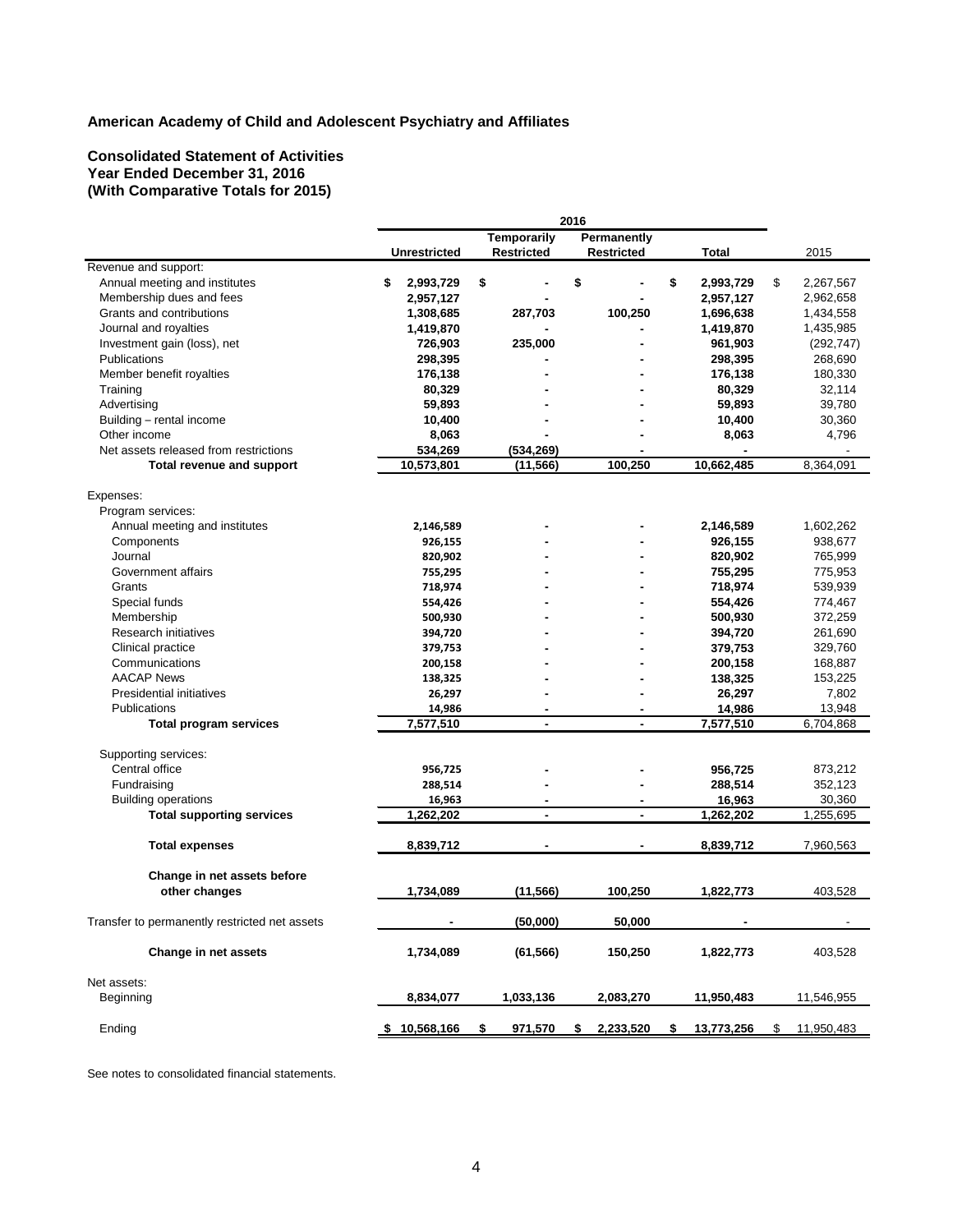# **Consolidated Statement of Cash Flows Year Ended December 31, 2016 (With Comparative Totals for 2015)**

|                                                           |           | 2016          | 2015            |
|-----------------------------------------------------------|-----------|---------------|-----------------|
| Cash flows from operating activities:                     |           |               |                 |
| Change in net assets                                      | S         | 1,822,773     | \$<br>403,528   |
| Adjustments to reconcile change in net assets to net cash |           |               |                 |
| provided by operating activities:                         |           |               |                 |
| Realized and unrealized (gain) loss on investments, net   |           | (741, 271)    | 491,300         |
| Bad debt expense                                          |           | 22,922        |                 |
| Depreciation                                              |           | 215,563       | 236,734         |
| Contribution restricted for long-term investment          |           | (100, 250)    | (25,000)        |
| Changes in assets and liabilities:                        |           |               |                 |
| (Increase) decrease in:                                   |           |               |                 |
| Receivables                                               |           | (339,001)     | 361,375         |
| Prepaid expenses                                          |           | 47,430        | 66,693          |
| Inventory                                                 |           | (762)         | (2,942)         |
| Increase (decrease) in:                                   |           |               |                 |
| Accounts payable and accrued expenses                     |           | 560,686       | (175, 213)      |
| Deferred revenue                                          |           | (28, 832)     | (58, 299)       |
| Regional council dues payable                             |           | 25,931        | (7, 451)        |
| Net cash provided by operating activities                 |           | 1,485,189     | 1,290,725       |
| Cash flows from investing activities:                     |           |               |                 |
| Purchases of property and equipment                       |           | (339, 208)    | (38, 569)       |
| Proceeds from sales of investments                        |           | 272,211       | 1,049,878       |
| Purchases of investments                                  |           | (1, 343, 678) | (1,715,719)     |
| Net cash used in investing activities                     |           | (1, 410, 675) | (704, 410)      |
| Cash flows from financing activities:                     |           |               |                 |
| Contribution restricted for long-term investment          |           | 100,250       | 25,000          |
| Net cash provided by financing activities                 |           | 100,250       | 25,000          |
|                                                           |           |               |                 |
| Net increase in cash                                      |           | 174,764       | 611,315         |
| Cash:                                                     |           |               |                 |
| Beginning                                                 |           | 2,639,602     | 2,028,287       |
|                                                           |           |               |                 |
| Ending                                                    | <u>\$</u> | 2,814,366     | \$<br>2,639,602 |

See notes to consolidated financial statements.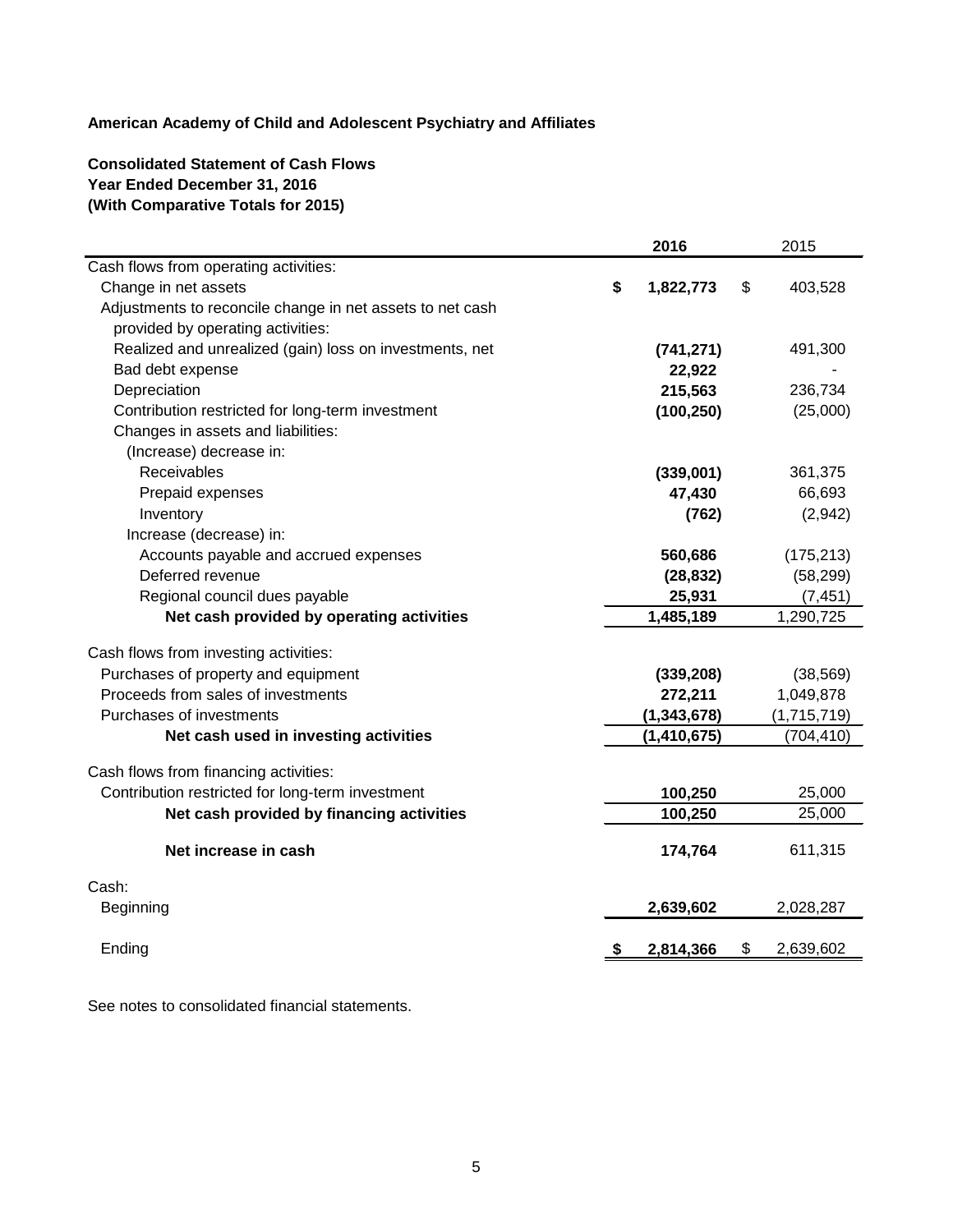#### **Notes to Consolidated Financial Statements**

## **Note 1. Nature of Activities and Significant Accounting Policies**

**Nature of activities:** American Academy of Child and Adolescent Psychiatry and Affiliates (collectively, the Academy) consists of three entities.

American Academy of Child and Adolescent Psychiatry (AACAP) has been a growing and dynamic organization, giving direction to and responding quickly to new developments in the health care environment by addressing the needs of children, adolescents and families. AACAP represents child and adolescent psychiatrists with at least five years of additional training beyond medical school, including two years in child and adolescent psychiatry residency. AACAP members actively research, diagnose and treat psychiatric disorders affecting children, adolescents and their families. AACAP supports this work through a variety of programs including government liaison, national public information and continuing education.

American Association of Child and Adolescent Psychiatry (AMCAP) was created to engage in health policy and advocacy activities to promote mentally healthy children, adolescents and families, and the profession of child and adolescent psychiatry.

AMCAP created the AMCAP Political Action Committee (the PAC), which is a separate segregated fund of AMCAP and is an unincorporated committee. The PAC's purpose is to support federal candidates who support child and adolescent psychiatry. The PAC is not affiliated with any party.

The following are descriptions of the Academy's significant programs:

**Annual meeting and institutes:** The annual meeting presents the latest research and clinical practice in the field of child and adolescent psychiatry to members and non-members. Institutes at the annual meeting, the January institute and the lifelong learning institute provide continuing professional education on the latest topics in the field.

**Components:** The Academy sponsors committees that work to increase the knowledge base about specific areas of interest for the Academy members and the public and help the Academy disseminate information.

**Journal:** Through the monthly *Journal of the American Academy of Child and Adolescent Psychiatry,* the Academy publishes peer review scientific papers and an online subscription.

**Government affairs:** The Academy's Government Affairs promotes advocacy efforts at the federal and state levels to improve policies and services for children and adolescents with mental illness. The Academy works to educate policymakers and administrators about issues affecting child and adolescent psychiatry and children's mental health.

**Grants:** Through a number of federal and non-federal grants, the Academy supports research and training fellowships in the field of child and adolescent psychiatry.

**Special funds and research initiatives:** The Academy promotes and supports research careers, publicizes research and training opportunities and sponsors initiatives to foster the development and continuing excellence of child and adolescent psychiatrists through fellowship programs, distinguished member lectures and research stipends.

**Membership:** The Membership department is also responsible for development and maintenance of member benefits and services, and maintaining all membership records and statistics.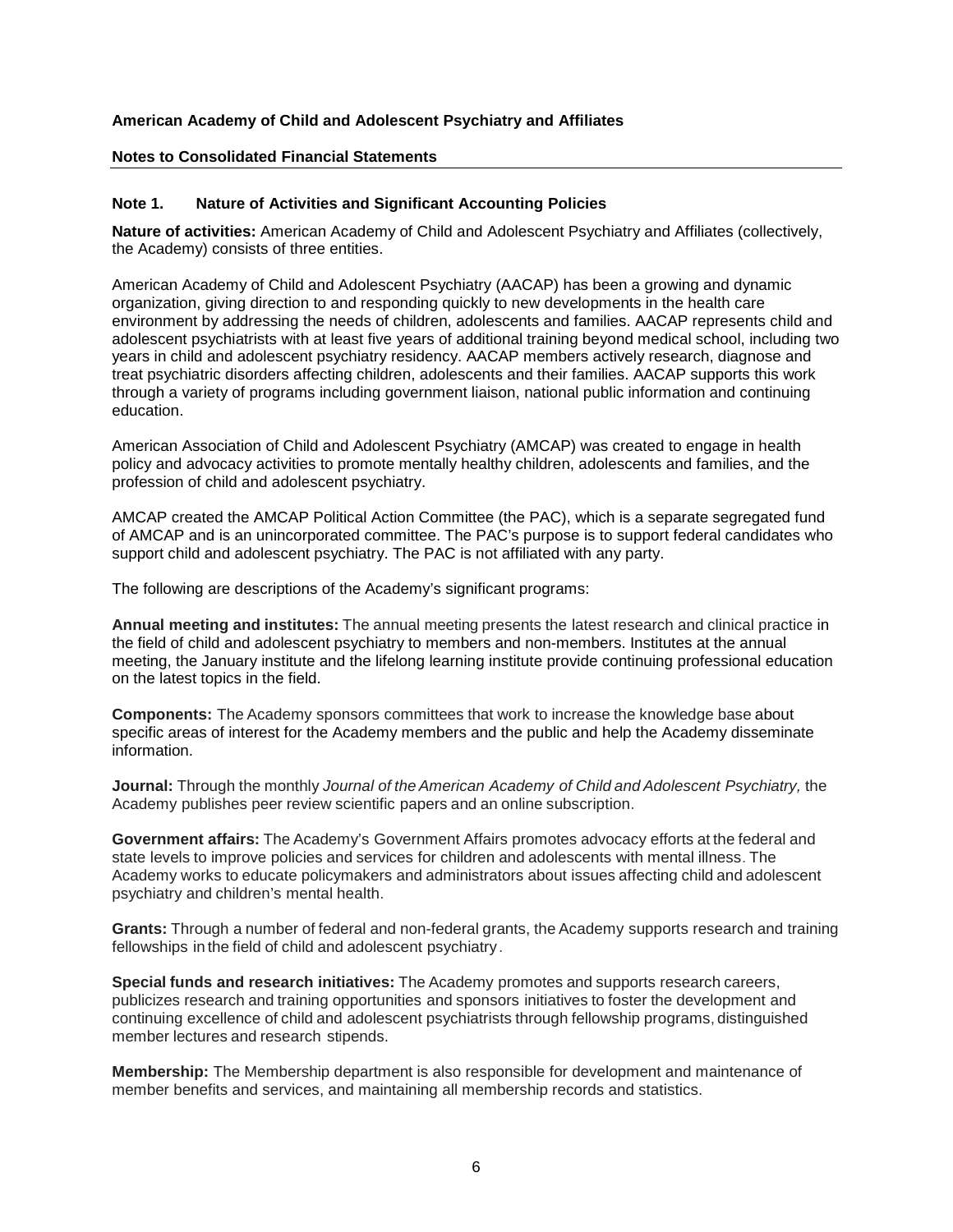#### **Notes to Consolidated Financial Statements**

#### **Note 1. Nature of Activities and Significant Accounting Policies (Continued)**

**Clinical practice:** The Academy's Clinical Practice department is principally responsible for assisting members with issues related to their clinical practice, such as practice parameters, coordination of care/services, collaborating with other professionals and medical coding questions.

A summary of the Academy's significant accounting policies follows:

**Principles of consolidation:** The accompanying financial statements include the accounts of AACAP, AMCAP and the PAC. All significant intercompany accounts and transactions have been eliminated in consolidation.

**Basis of accounting:** The financial statements are presented in accordance with the accrual basis of accounting, whereby revenue is recognized when earned, unconditional support is recognized when received and expenses are recognized when incurred.

**Basis of presentation:** The financial statements presentation follows the recommendations of the Financial Accounting Standards Board (FASB) Accounting Standards Codification (the Codification). As required by the Not-for-Profit Entities topics of the Codification, balance sheet and income statement, the Academy is required to report information regarding its financial position and activities according to three classes of net assets: unrestricted net assets, temporarily restricted net assets and permanently restricted net assets.

**Financial risk:** The Academy maintains its cash in bank deposit accounts which, at times, may exceed federally insured limits. The Academy has not experienced any losses in such accounts. The Academy believes it is not exposed to any significant financial risk on cash.

The Academy invests in a professionally managed portfolio that contains various securities that are exposed to risks, such as interest, market and credit. Due to the level of risk associated with such investments, and the level of uncertainty related to changes in the value of such investments, it is at least reasonably possible that changes in risks in the near-term could materially affect investment balances and the amounts reported in the financial statements.

**Investments:** Investments consist of mutual funds and money market funds that are recorded in the accompanying balance sheet at their fair value. Fair value is the price that would be received to sell an asset in an orderly transaction between market participants at the measurement date. Investment gains and losses that are temporarily restricted based on donor stipulations are allocated based on the methodology detailed in Note 7.

**Receivables:** Receivables are carried at original invoice amounts less an estimate made for doubtful receivables based on a review of all outstanding amounts on a monthly basis. Management determines the allowance for doubtful accounts by identifying troubled accounts and by using historical experience applied to an aging of accounts. Receivables are written off when deemed uncollectible. Recoveries of receivables previously written off are recorded when received. The provision for doubtful accounts receivable of \$46,327 at December 31, 2016, is based on management's evaluation of the collectability of receivables.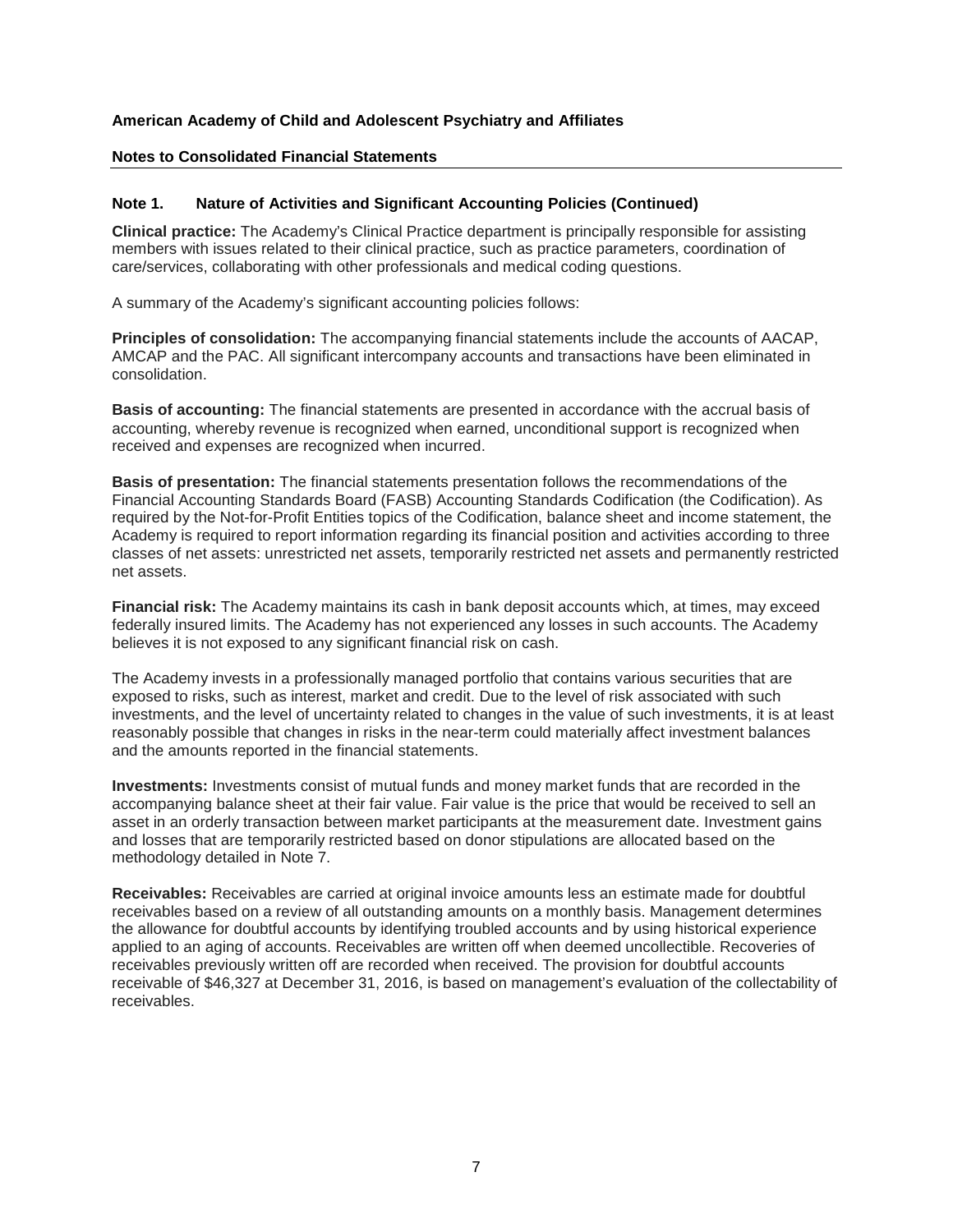#### **Notes to Consolidated Financial Statements**

#### **Note 1. Nature of Activities and Significant Accounting Policies (Continued)**

**Property and equipment:** Property and equipment are recorded at cost. Depreciation is provided using the straight-line method over estimated useful lives of 3 to 40 years. The Academy capitalizes all property and equipment purchased with a cost of \$500 or more.

**Valuation of long-lived assets:** Long-lived assets are reviewed for impairment whenever events or changes in circumstances indicate that the carrying amount of an asset may not be recoverable. Recoverability of long-lived assets is measured by a comparison of the carrying amount of the asset to future undiscounted net cash flows expected to be generated by the asset. If such assets are considered to be impaired, the impairment to be recognized is measured by the amount by which the carrying amount of the assets exceeds the estimated fair value of the assets. Assets to be disposed of are reportable at the lower of the carrying amount or fair value, less cost to sell.

**Regional council dues payable:** Regional council dues payable consists of state and local Academy council dues collected by the Academy, which need to be paid out to councils.

**Revenue and support:** Annual meetings and institutes revenues are recognized in the period the meetings and institutes occur. Payments received in advance are recorded as deferred revenue.

Membership dues and fees are recognized as revenue over the dues period, which coincides with the Academy's fiscal year. Dues payments received in advance are reported as deferred revenue and recognized during the period of membership.

The Academy receives federal and non-federal grants. Revenue from grants is recognized as services are performed and costs are incurred. Conditional grants are recognized when the conditions on which they depend are substantially met. Such grant funds received prior to conditions being met are reported as refundable advances. There were no conditional grants at December 31, 2016.

All donor-restricted unconditional contributions are reported as an increase in temporarily or permanently restricted net assets, depending on the nature of the restriction, when received. When a restriction expires (that is, when a stipulated time restriction ends or purpose restriction is accomplished), temporarily restricted net assets are reclassified to unrestricted net assets and reported in the statement of activities as net assets released from restrictions.

Journal revenue is recognized in the period it is earned. Initial publishing royalties received are recorded as deferred revenue and recognized over the life of the publishing agreement.

Publication revenue is recognized when sales are made and member royalties are recognized in the period earned. Payments received in advance are recorded as deferred revenue.

**Functional expense classification:** The costs of providing various programs and supporting services have been summarized on a functional basis in the statement of activities. Accordingly, certain costs have been allocated among the programs and supporting services benefited based on time spent.

**Use of estimates:** The preparation of financial statements requires management to make estimates and assumptions that affect the reported amounts of assets and liabilities and disclosure of contingent assets and liabilities at the date of the financial statements, and the reported amounts of revenue, support and expenses during the reporting period. Actual results could differ from those estimates.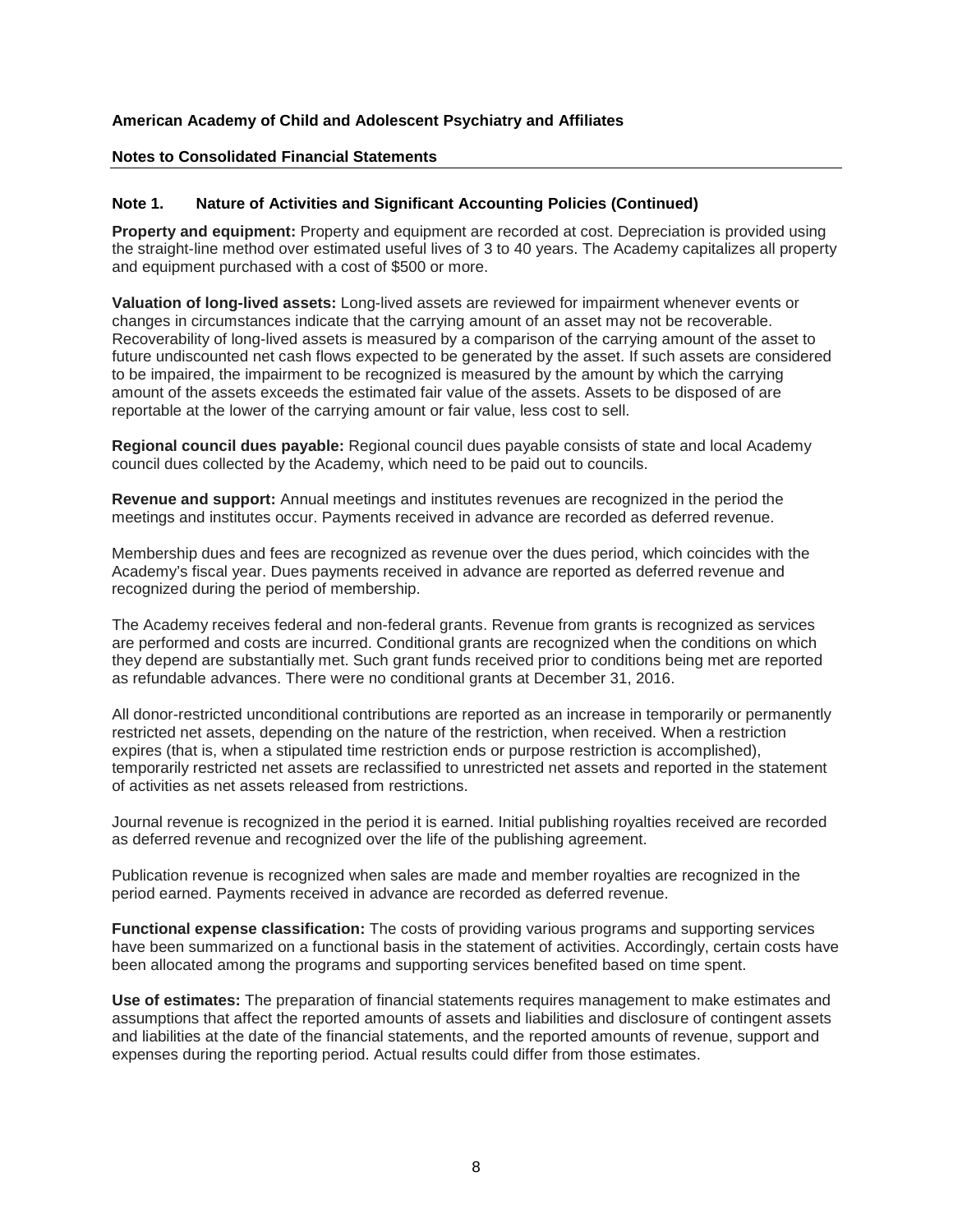## **Notes to Consolidated Financial Statements**

## **Note 1. Nature of Activities and Significant Accounting Policies (Continued)**

**Prior year information:** The consolidated financial statements include certain prior year summarized comparative information in total but not by net asset class. Such information does not include sufficient detail to constitute a presentation in conformity with accounting principles generally accepted in the United States of America (GAAP). Accordingly, such information should be read in conjunction with the Academy's financial statements for the year ended December 31, 2015, from which the summarized information was derived.

**Income taxes:** AACAP, AMCAP and the PAC are generally exempt from federal income taxes under the provisions of Section 501(c)(3), 501(c)(6) and 527(f)(3) of the Internal Revenue Code. In addition, AACAP has been classified as an organization that is not a private foundation. Under current Internal Revenue Service regulations, advertising revenue earned in AACAP's publications, less applicable deductions, are subject to unrelated business income tax. There were no net tax liabilities for unrelated business income for the year ended December 31, 2016.

Management evaluated the Academy's tax positions and concluded that the Academy had taken no uncertain tax positions that require adjustment to the consolidated financial statements.

**Pending accounting pronouncements:** In August 2016, the FASB issued Accounting Standards Update (ASU) No. 2016-14, *Not-for-Profit Entities (Topic 958): Presentation of Financial Statements of Not-for-Profit Entities*. The amendments in this ASU make improvements to the information provided in financial statements and accompanying notes of not-for-profit entities. The amendments set forth the FASB's improvements to net asset classification requirements and the information presented about a not-for-profit entity's liquidity, financial performance and cash flows. The ASU will be effective for fiscal years beginning after December 15, 2017. Earlier adoption is permitted.

In May 2014, the FASB issued ASU No. 2014-09, *Revenue from Contracts with Customers (Topic 606)*, requiring an entity to recognize the amount of revenue to which it expects to be entitled for the transfer of promised goods or services to customers. The updated standard will replace most existing revenue recognition guidance in GAAP when it becomes effective and permits the use of either a full retrospective or retrospective with cumulative effect transition method. In August 2015, the FASB issued ASU No. 2015-14, which defers the effective date of ASU No. 2014-09 one year, making it effective for annual reporting periods beginning after December 15, 2018.

In February 2016, the FASB issued ASU No. 2016-02, *Leases (Topic 842).* A lessee is required to record a right-of-use asset and a lease liability for all leases with a term of greater than 12 months. Leases with a term of 12 months or less will be accounted for similar to existing guidance for operating leases today. The standard is effective on January 1, 2020, with early adoption permitted.

**Subsequent events:** The Academy evaluated subsequent events through August 22, 2017, which is the date the consolidated financial statements were available to be issued.

## **Note 2. Receivables**

Receivables at December 31, 2016, consist of the following:

| Federal grant receivables            | 472,323 |
|--------------------------------------|---------|
| General receivables                  | 145.314 |
|                                      | 617,637 |
| Less allowance for doubtful accounts | 46.327  |
|                                      | 571,310 |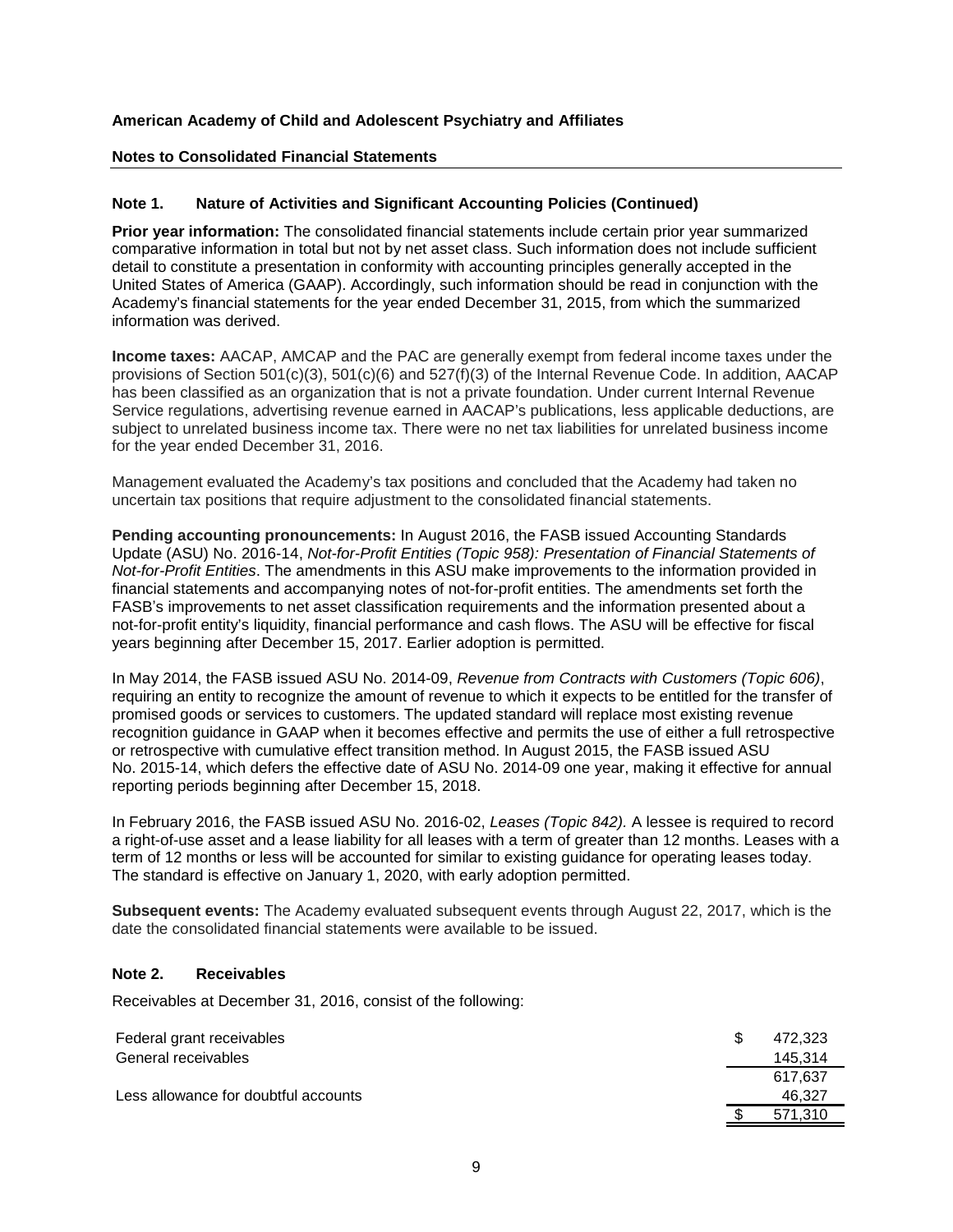## **Notes to Consolidated Financial Statements**

## **Note 3. Property and Equipment**

Property and equipment at December 31, 2016, and depreciation expense for the year then ended, consist of the following:

| <b>Asset Category</b>                          | Estimated<br>Useful Lives | Cost               | Accumulated<br>Depreciation | <b>Net</b>         | Depreciation<br>Expense |
|------------------------------------------------|---------------------------|--------------------|-----------------------------|--------------------|-------------------------|
| Building and improvements<br>Office equipment, | 10 to 40 years            | \$3,973,068        | \$2,880,525                 | \$1,092,543        | 166,949<br>S.           |
| computers and software<br>Land                 | 3 to 10 years             | 548.398<br>375,417 | 436.187                     | 112.211<br>375,417 | 48.614                  |
|                                                |                           | 4,896,883          | \$3,316,712                 | 1,580,171          | 215.563                 |

## **Note 4. Deferred Revenue**

Deferred revenue at December 31, 2016, consists of the following:

| Membership dues            | 1,257,505<br>S. |
|----------------------------|-----------------|
| Meeting registration       | 266,390         |
| Initial publishing royalty | 90,000          |
| <b>Others</b>              | 29,535          |
|                            | .643,430        |

## **Note 5. Retirement Plan**

The Academy maintains a defined contribution pension plan for its full-time employees. Contributions are made on behalf of eligible employees at the rate of 10% of their compensation. Amounts contributed to the plan for the year ended December 31, 2016, were \$253,897.

#### **Note 6. Commitments**

**Hotels and facilities:** The Academy has entered into several contracts for hotel room rentals and convention centers relating to its annual meetings to be held through 2021. In the event of cancellation, the Academy is required to pay various costs of the hotel rooms as stipulated in the contracts, the amounts of which are dependent upon the date of cancellation.

## **Note 7. Temporarily Restricted Net Assets**

The composition of temporarily restricted net assets as of December 31, 2016, along with the activity in the temporarily restricted funds for the year then ended, is as follows:

For the year ended December 31, 2016, the Academy allocated investment return to its temporarily restricted net asset funds on a monthly basis. This allocation has two components. The first is an allocation based on the balance and activity in each temporarily restricted fund. The second is an allocation based on the balance and activity in each permanently restricted fund. In each of the two allocations described above, the allocation methodology is the same, and the allocated investment return is recorded within the respective temporarily restricted fund. The allocations were calculated for each fund based on the balance in each fund at the end of the month, plus the current month activities, divided by the Academy's average investment balance for the month, multiplied by the Academy's net investment return for the month.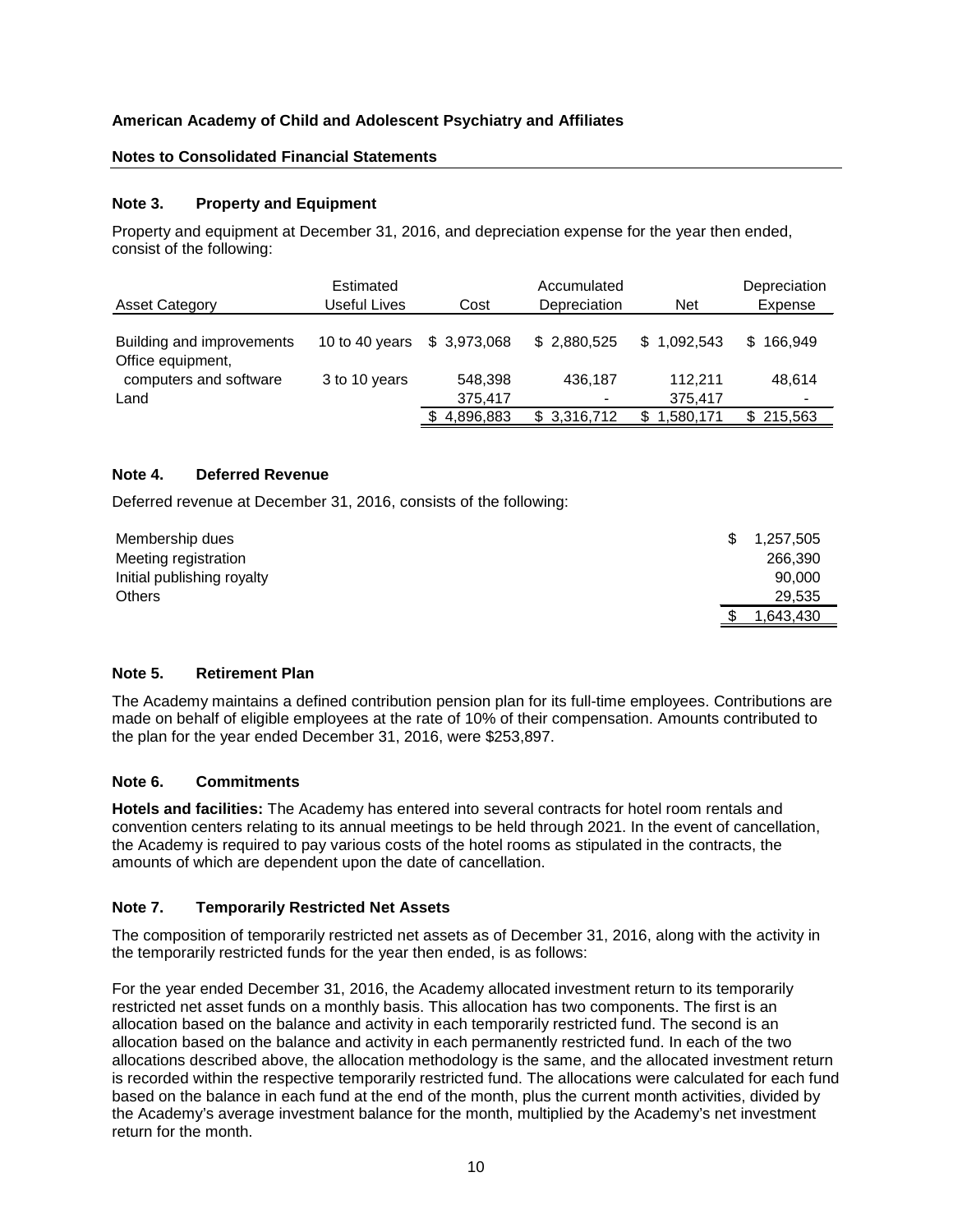## **Notes to Consolidated Financial Statements**

#### **Note 7. Temporarily Restricted Net Assets (Continued)**

The Academy does not allocate investment income to programs that are less than one year in duration or that have a measurable date of completion during the fiscal year, such as programs where the terms of the restriction are satisfied at the annual meeting. In addition, the Academy does not allocate investment income to programs where the donors, such as but not limited to governmental entities or pharmaceutical companies, do not have expectations of receiving investment gains or intend the funds to be subject to market losses.

Temporarily restricted funds that are driven by multi-year promises to give are allocated differently. The Academy only allocates the investment return based on the actual cash received by year-end and excludes the amount that has yet to be received.

Changes in temporarily restricted net assets during the year ended December 31, 2016, are as follows:

|                                                        |                |                            | <b>Net Assets</b> | Investment     | Investment               | Transfer       |               |
|--------------------------------------------------------|----------------|----------------------------|-------------------|----------------|--------------------------|----------------|---------------|
|                                                        | <b>Balance</b> |                            | Released          | Gain on        | Gain on                  | to             | Balance       |
|                                                        | December 31,   |                            | From              | Temporarily    | Permanently              | Permanently    | December 31,  |
|                                                        | 2015           | Contributions Restrictions |                   | Restricted     | Restricted               | Restricted     | 2016          |
|                                                        |                |                            |                   |                |                          |                |               |
| Campaign for America Kids                              | \$<br>256,840  | \$100,957                  | \$182,269         | 15,533<br>\$.  | \$                       | \$             | \$<br>191,061 |
| <b>Endowment Fund</b>                                  | 164,729        | 601                        | 77,728            | 10,319         | 54,711                   |                | 152,632       |
| Berman Learning Disability Fund                        | 128,321        |                            | 5,256             | 9,254          |                          |                | 132,319       |
| Abramson Fund                                          | 62,793         | $\overline{\phantom{a}}$   |                   | 4,496          | 12,962                   |                | 80,251        |
| International Fund - Ulku Ulgur, MD Int'l Scholar Fund | 57,907         | 2,100                      | 2,545             | 4,279          |                          |                | 61,741        |
| Life Member Fund                                       | 59,412         | 37,717                     | 42,354            | 5,170          |                          |                | 59,945        |
| E. Schlosser Lewis                                     |                | 44,850                     | 42,480            | 2,461          | 54,710                   |                | 59,541        |
| Amaya Fund (The Marc Amaya Award of NC)                | 46,671         | 500                        | 3,063             | 3,286          |                          |                | 47,394        |
| Tarjan Fund for Mental Retardation                     | 27,084         |                            | 1,756             | 1,941          |                          | $\overline{a}$ | 27,269        |
| Aubrey Metcalf Fund (Northern California - ROCAP)      | 21,192         |                            |                   | 1,535          |                          | $\overline{a}$ | 22,727        |
| Philips Fund for Prevention                            | 17,710         |                            | 4,133             | 1,133          | 7,523                    |                | 22,233        |
| Simon Wile Fund - Liason Psychiatry Award              | 21,532         |                            | 1,756             | 1,552          |                          |                | 21,328        |
| Spurlock Minority Research Fellowship - NIDA           | 19,359         | 19,000                     | 20,378            | $\overline{a}$ |                          |                | 17,981        |
| Pilot Research Awards (Pfizer)                         | 24,745         | 20,000                     | 28,839            |                |                          |                | 15,906        |
| John E. Schowalter, MD Fund (Roberto)                  |                | 1,100                      | 7,618             | 11,214         | 10,954                   |                | 15,650        |
| Cancro Academic Achievement Award                      | 13,338         |                            | 5,151             | 826            |                          |                | 9,013         |
| Klingenstein                                           | 11,219         | 32,000                     | 34,256            |                |                          |                | 8,963         |
| Beatrix Hamburg Award                                  | 9,456          |                            | 1,679             | 669            |                          |                | 8,446         |
| Spurlock Fund - AACAP                                  | 7,024          | 600                        | 3,256             | 484            |                          |                | 4,852         |
| International Fund                                     | 2,791          | 313                        |                   | 218            |                          |                | 3,322         |
| James C. Harris MD Developmental Neuropsychiatry Forum |                |                            | 5,000             | 35             | 8,192                    |                | 3,227         |
| Paramjit Toor Joshi, MD International Scholars Fund    |                |                            | 4,905             | 21             | 7,709                    |                | 2,825         |
| E. James Anthony Fund                                  | 47,571         | 2,965                      | 2,545             | 3,587          | $\overline{\phantom{a}}$ | (50,000)       | 1,578         |
| Robinson/Cunningham                                    | 4,712          |                            | 3,572             | 226            |                          |                | 1,366         |
| NIDA AACAP Resident Research Award II 2015/2016/2017   | 28,730         | 25,000                     | 53,730            |                |                          |                |               |
|                                                        | \$1,033,136    | \$287,703                  | \$534,269         | 78,239<br>\$.  | \$156,761                | \$ (50,000)    | \$<br>971,570 |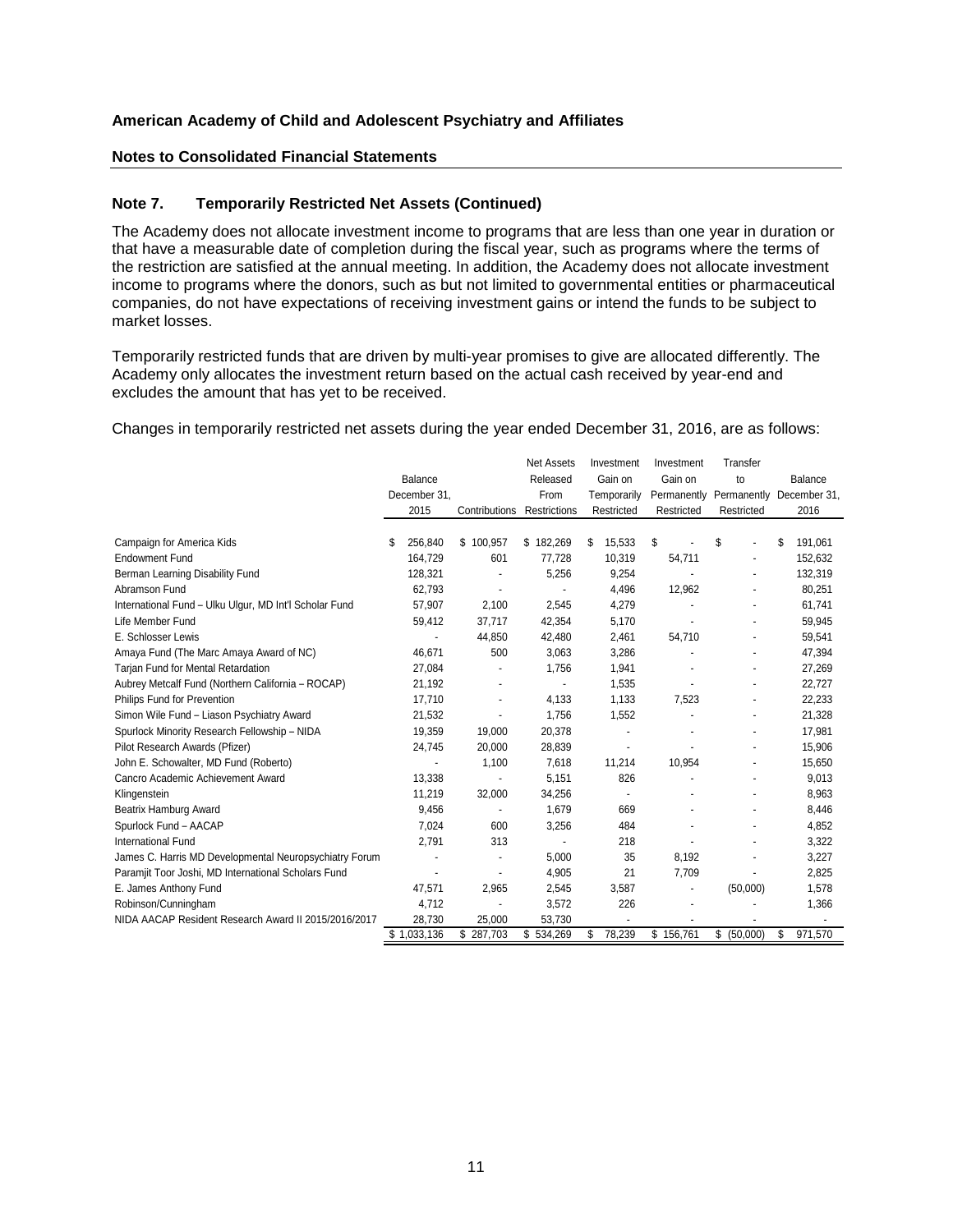## **Notes to Consolidated Financial Statements**

## **Note 8. Permanently Restricted and Board Designated Net Assets**

The Academy follows the Codification subtopic, Reporting Endowment Funds. The Codification addresses accounting issues related to guidelines in the Uniform Prudent Management of Institutional Funds Act of 2006 (UPMIFA), which was adopted by the National Conferences of Commissioners on Uniform State Laws in July 2006. Management has interpreted UPMIFA as requiring the preservation of the fair value of original donor-restricted contributions as of the date of the gift, absent explicit donor stipulations to the contrary. As a result of this interpretation, the Academy classifies as permanently restricted net assets (a) the original value of permanently restricted cash contribution and (b) the discounted value of future permanently restricted cash contributions, net of allowance for uncollectible promises. The remaining portion of donor-restricted cash contributions are classified as temporarily restricted net assets until those amounts are appropriated for expenditure in a manner consistent with the standard of prudence prescribed by UPMIFA. In accordance with UPMIFA, the Academy considers the following factors in making a determination to appropriate or accumulate donor-restricted cash contributions:

- The purposes of the Academy and donor-restricted endowment fund
- The duration and preservation of the funds
- General economic conditions
- The possible effect of inflation and deflation
- The expected total return from income and the appreciation of investments
- Investment policies

**Spending policy:** All earnings (losses) from the Academy's permanently restricted net assets are recorded as temporarily restricted net assets, as each permanently restricted fund has a temporarily restricted component. The Academy's permanently restricted funds are geared towards programmatic spending that falls within the mission and purpose of the Academy. The Academy analyzes the balance in the temporarily restricted component of the fund when evaluating the ability to spend prudently on related programs, which coincide with the purpose of the fund. The Academy's endowment fund is used to support programs that promote the health and development of children, adolescents and families. The programs, which the Academy supports are ultimately decided by the Council. Board designated net assets are used to fund programs determined by the President.

**Investment policy:** The Academy invests all permanently restricted funds, as well as other invested funds, in a fund managed by an investment manager according to the objectives and guidelines of the Academy's Statement of Investment Objectives. The Academy's overall objective is to outperform inflation while minimizing potential losses. At least annually, the Academy's Financial Planning Committee, in consultation to the Treasurer and Executive Director, will review the Statement of Investment Objectives to determine their continued applicability. Ultimate authority and responsibility for the financial policies rest with the Council.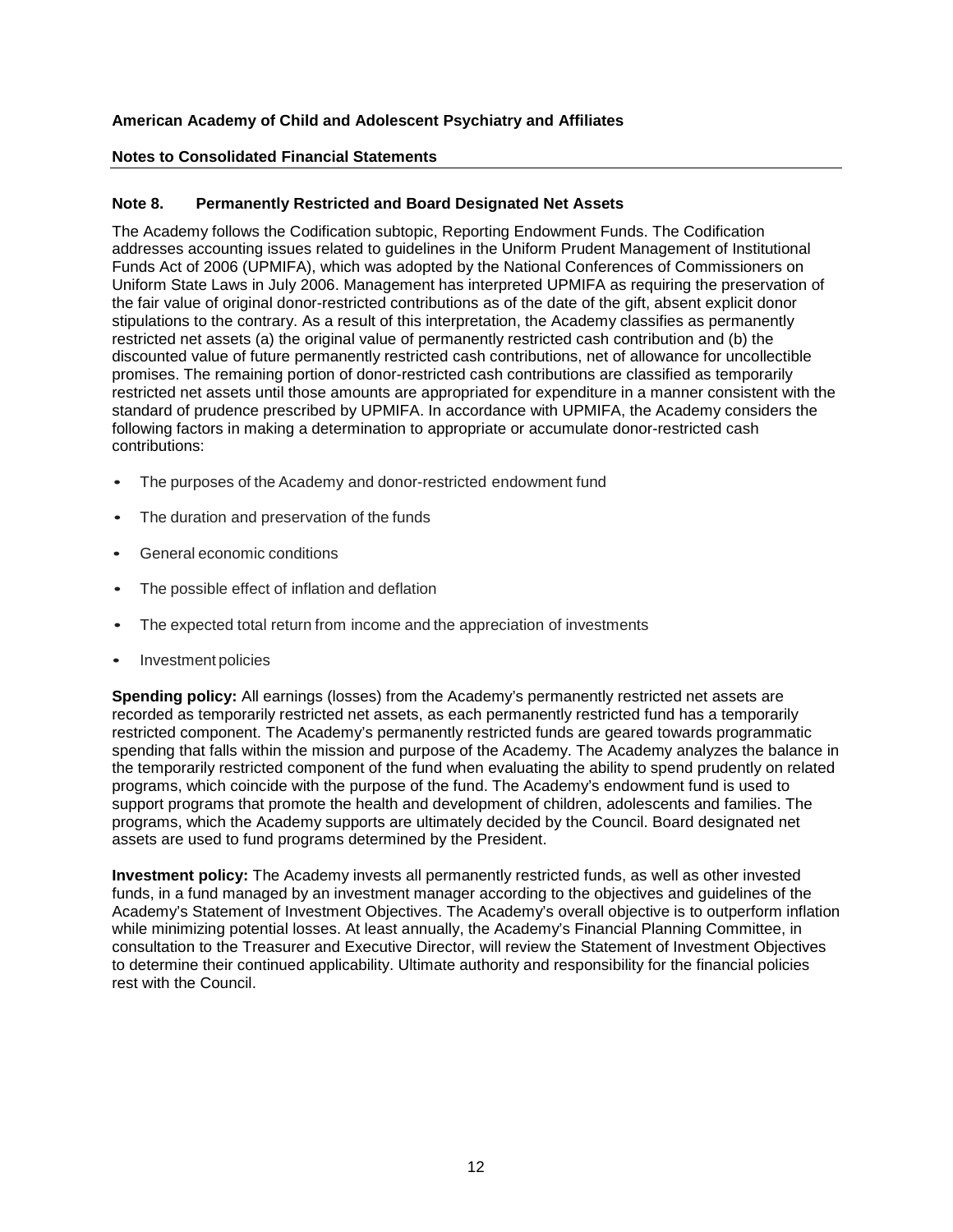## **Notes to Consolidated Financial Statements**

## **Note 8. Permanently Restricted and Board Designated Net Assets (Continued)**

The Academy's endowment funds consist of the following at December 31, 2016:

|                                  |              |         | Temporarily | Permanently |             |            |       |
|----------------------------------|--------------|---------|-------------|-------------|-------------|------------|-------|
|                                  | Unrestricted |         |             |             | Restricted  | Restricted | Total |
|                                  |              |         |             |             |             |            |       |
| Donor-restricted endowment funds | \$.          | ٠       | \$336,359   | \$2,233,520 | \$2,569,879 |            |       |
| Board designated endowment funds |              | 745.840 |             | -           | 745.840     |            |       |
|                                  |              | 745.840 | \$336,359   | \$2,233,520 | \$3,315,719 |            |       |

Endowment fund activity for the year ended December 31, 2016, consists of the following:

|                                          |              |          | Temporarily | Permanently |    |             |
|------------------------------------------|--------------|----------|-------------|-------------|----|-------------|
|                                          | Unrestricted |          | Restricted  | Restricted  |    | Total       |
|                                          |              |          |             |             |    |             |
| Endowment net assets, beginning of year  | \$           | 717,622  | \$245,232   | \$2,083,270 |    | \$3,046,124 |
| Contributions                            |              |          | 46,551      | 100,250     |    | 146,801     |
| Current year designations                |              | 3,200    |             |             |    | 3,200       |
| Investment income, net                   |              | 50,108   | 186.440     |             |    | 236,548     |
| Amounts appropriated for expenditure     |              | (25,090) | (141,864)   |             |    | (166, 954)  |
| Transfer to permanently restricted from□ |              |          |             |             |    |             |
| temporarily restricted net assets        |              |          |             | 50,000      |    | 50,000      |
| Endowment net assets, end of year        |              | 745,840  | \$336,359   | \$2,233,520 | S. | 3,315,719   |

All Academy endowment funds are included with the investments as shown in Note 9. The transfers from temporarily restricted to permanently restricted are due to changes in donor restrictions.

Permanently restricted net assets at December 31, 2016, consists of the following endowments:

| E. Schlosser Lewis Fund                                | S | 803,804   |
|--------------------------------------------------------|---|-----------|
| <b>Endowment Fund</b>                                  |   | 745,206   |
| Abramson Fund                                          |   | 177,605   |
| John E. Schowalter Fund                                |   | 150,000   |
| <b>Philips Fund for Prevention</b>                     |   | 103,055   |
| Joshi International Scholars Fund                      |   | 103.850   |
| James C. Harris MD Developmental Neuropsychiatry Forum |   | 100.000   |
| E. James Anthony Fund                                  |   | 50,000    |
|                                                        |   | 2.233.520 |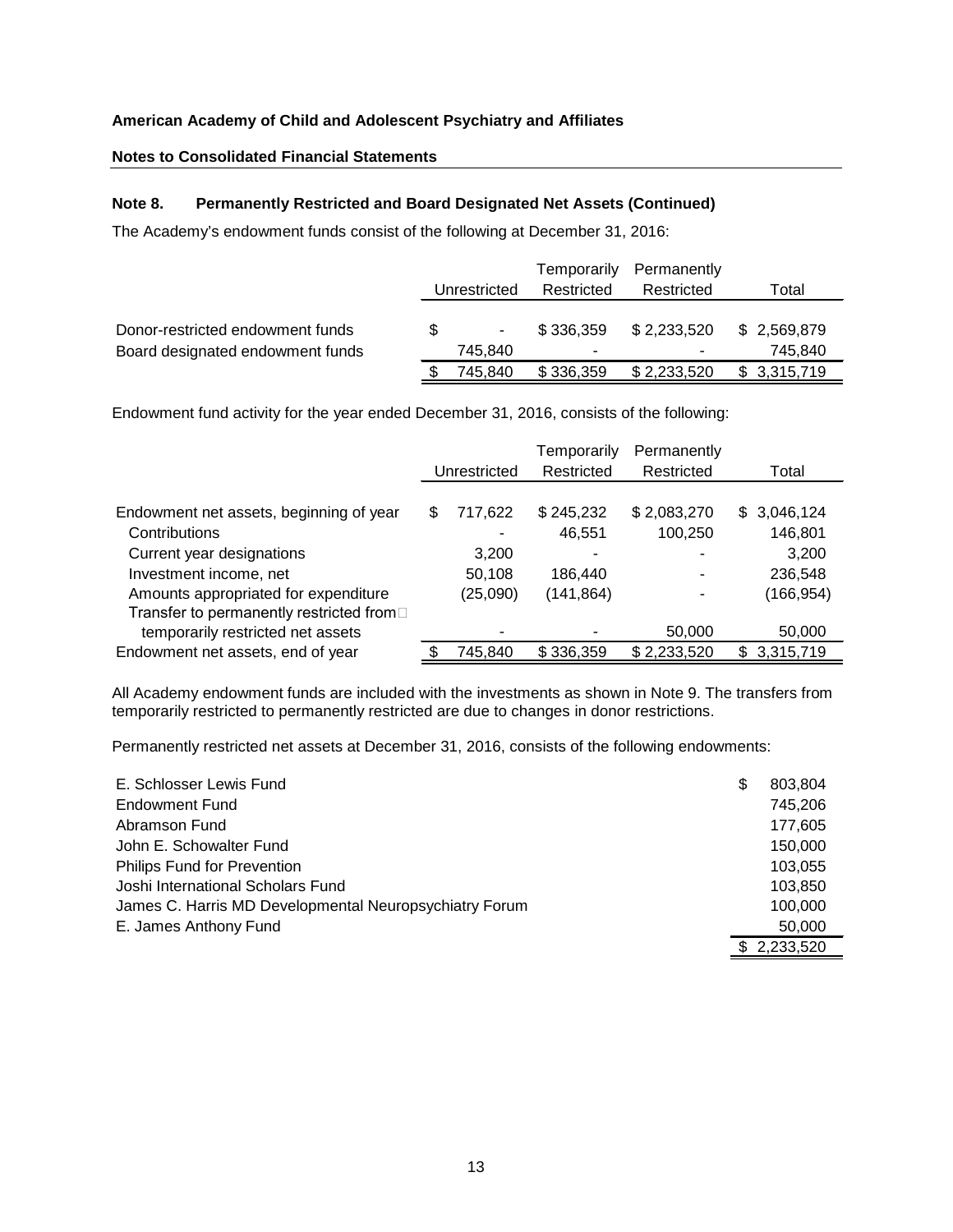#### **Notes to Consolidated Financial Statements**

#### **Note 8. Permanently Restricted and Board Designated Net Assets (Continued)**

Board designated net assets activity for the year ended December 31, 2016, consists of the following programs:

|                                         | <b>Current Year</b> |                |                  |                          |              | <b>Net Assets</b> |     |                |
|-----------------------------------------|---------------------|----------------|------------------|--------------------------|--------------|-------------------|-----|----------------|
|                                         |                     | <b>Balance</b> | Designations and |                          | Released     |                   |     | <b>Balance</b> |
|                                         |                     | December 31,   |                  | Investment               |              | From              |     | December 31,   |
|                                         |                     | 2015           |                  | Income                   | Designations |                   |     | 2016           |
| Presidential initiative funds:          |                     |                |                  |                          |              |                   |     |                |
| Dr. Fritz Presidential Initiative Fund  | \$                  | 47,271         | \$               |                          | \$           | (26, 182)         | \$. | 21,089         |
| Dr. Wagner Presidential Initiative Fund |                     | 40,000         |                  |                          |              |                   |     | 40,000         |
|                                         |                     | 87,271         |                  | $\overline{\phantom{a}}$ |              | (26,182)          |     | 61,089         |
| Research initiative                     |                     | 422            |                  | 63,983                   |              | (64, 405)         |     |                |
| Other funds:                            |                     |                |                  |                          |              |                   |     |                |
| Karl Menninger Plenary                  |                     | 162,103        |                  | 11,222                   |              | (7,800)           |     | 165,525        |
| Lawrence A. Stone, M.D. Plenary         |                     | 115,406        |                  | 8,006                    |              | (5,000)           |     | 118,412        |
| Douglas Hansen Annual Review            |                     | 102,529        |                  | 7,087                    |              | (5,000)           |     | 104,616        |
| Stubblefield House of Delegates         |                     | 70,790         |                  | 4,868                    |              | (2, 426)          |     | 73,232         |
| John F. McDermott Assistant Editor      |                     |                |                  |                          |              |                   |     |                |
| in Residence                            |                     | 63,865         |                  | 4,578                    |              | (300)             |     | 68,143         |
| Noshpitz/Cline History Lecture          |                     | 62,079         |                  | 4,284                    |              | (2,500)           |     | 63,863         |
| John Schowalter Resident                |                     | 57,498         |                  | 4,100                    |              |                   |     | 61,598         |
| Jerry M. Wiener Resident                |                     | 17,589         |                  | 1,251                    |              |                   |     | 18,840         |
| Virginia Q. Anthony                     |                     | 65,763         |                  | 7,912                    |              | (2,064)           |     | 71,611         |
|                                         |                     | 717,622        |                  | 53,308                   |              | (25,090)          |     | 745,840        |
|                                         |                     | 805,315        | \$               | 117,291                  | \$           | (115, 677)        | \$  | 806,929        |

The Presidential Initiative Funds and the Research Initiative are not considered part of the board designated endowment funds, as these funds are not intended to be perpetual in nature, nor are they allocated investment returns.

#### **Note 9. Investments and Fair Value Measurements**

The Academy follows the Codification topic, Fair Value Measurement. The topic applies to all assets and liabilities that are being measured and reported on a fair value basis. The topic establishes a framework for measuring fair value in accordance with GAAP and expands disclosure about fair value measurements. The topic enables the reader of the financial statements to assess the inputs used to develop those measurements by establishing a hierarchy for ranking the quality and reliability of the information used to determine fair values. The topic requires that assets and liabilities carried at fair value will be classified and disclosed in one of the following three categories:

**Level 1:** Quoted market prices in active markets for identical assets or liabilities.

**Level 2:** Observable market based inputs or unobservable inputs corroborated by market data.

**Level 3:** Unobservable inputs that are not corroborated by market data.